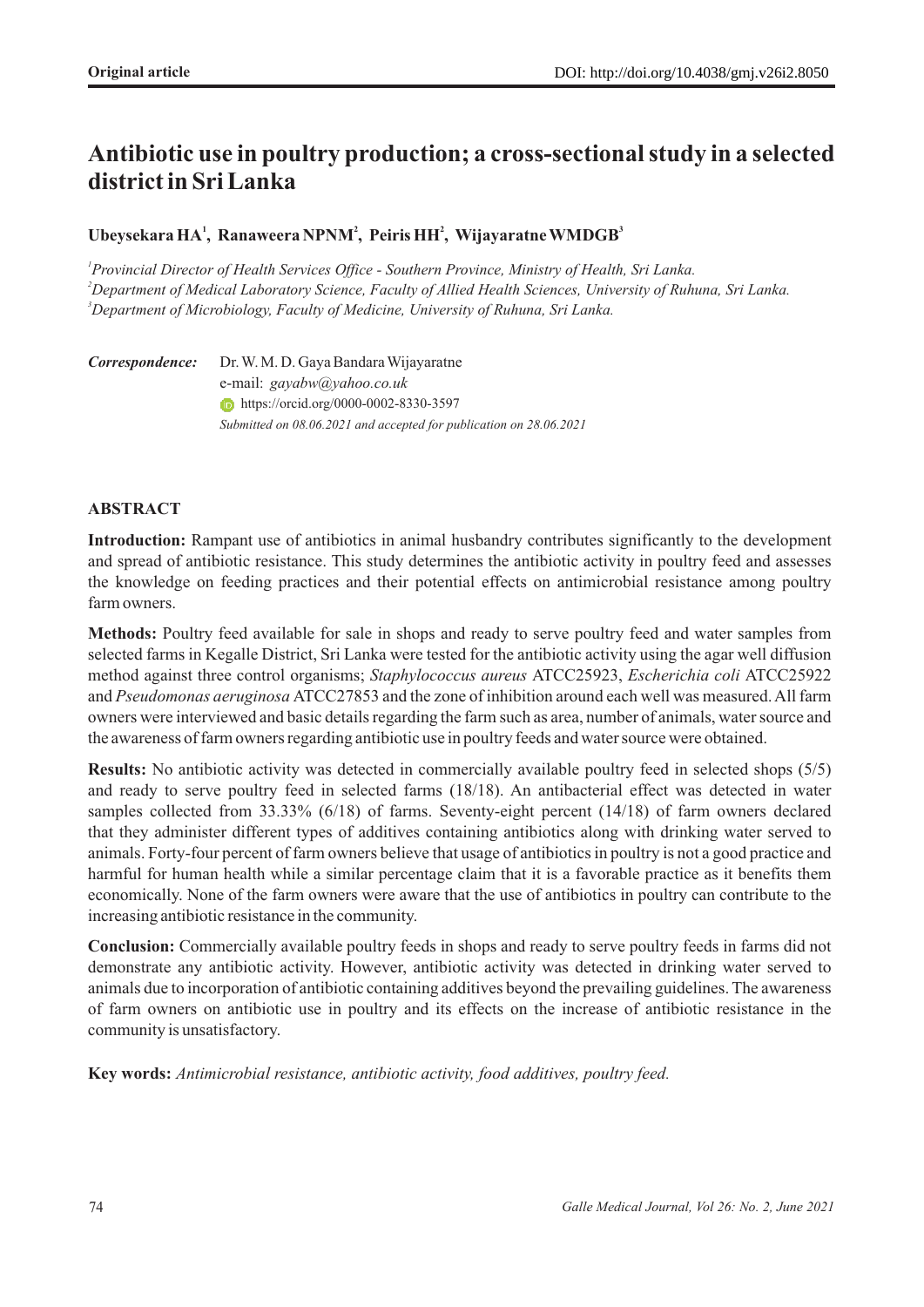### **Introduction**

Poultry is the main livestock species in food production in the world as well as in Sri Lanka. Use of antibiotics as feed additive has become one of the key practices in modern poultry production as it supports growth promotion in animals and helps to treat and prevent infections in poultry. However, it contributes to the development of antibiotic resistance in both animals and humans.

More than 60% of all antibiotics produced worldwide are employed during animal production for both therapeutic and non-therapeutic purposes (1). In the United States, approximately 80% of total antibiotics consumed are used in the livestock sector (2). According to the US Food and Drug Administration, 6.1 million kilograms of medically important antibiotics were sold to US animal producers in 2019, of which 3% was being used for chicken (3).

Furthermore, a considerable portion of the administered antibiotic (17%-90%) is passed to the environment as the original compound or its toxic metabolites directly through urine and faeces. The remnants of poultry feed also contribute to environmental contamination. The emergence of antibiotic resistance genes has been reported around the world due to the misuse of these drugs in animal production (4). The antimicrobial usage in animal husbandry is projected to increase by 67%, and that of poultry by 129% by 2030 (5).

In Europe, salmonella bacteria from poultry and swine showed resistance levels reaching over 80 percent to tetracyclines, sulfonamides and ampicillin. Such data in most of the world are sparse. A study done in the Kandy district, Sri Lanka has identified some bacteria, resistant towards the tetracyclines and enrofloxacin in poultry litter and agricultural soils (6).

The World Health Organization (WHO) has called all nations to develop national strategies to minimize this serious threat of antimicrobial resistance. They have recommended to have an overall reduction in the use of all classes of medically important antimicrobials in food animals and a complete restriction of the use of antibiotics for growth promotion and for the prevention of infectious diseases. Furthermore, WHO suggests that antimicrobial agents that are categorized as

critically significant for humans should not be used to treat or control clinically diagnosed infections in farm animals (7). Sweden is known to be the first country in the world to ban the use of antimicrobial agents for growth promotion in 1986 and prophylaxis in 1988 (1). In 2017, FDA banned the use of antibiotics as growth promoters (8). At present, the only recommended growth promoters that can be used in Sri Lankan poultry industry are Avoparcin, Carbadox, and Flavophospholipol (9).

The Ministry of Health in Sri Lanka has formulated "A national strategic plan for combating antimicrobial resistance in Sri Lanka 2017 - 2022" to support global efforts to address antimicrobial resistance. Specific objective 4.3 under the  $4<sup>th</sup>$ strategy of this will ensure the prudent use of antimicrobial agents in animals and in agriculture. Although provisions under Animal Disease Act (No. 59 of 1992) and Animal Feed Act (15 of 1986) are currently available to regulate the importation, manufacturing and distribution of antimicrobials in the veterinary sector; several gaps have been identified to fulfil the regulatory mechanism that needs to ensure the prudent use. The implementation of existing regulation is hampered due to limited resources. It is planned to establish a monitoring and evaluation system to ensure rational use of antimicrobials in animal husbandry. (10)

Therefore, the emergence of antibiotic resistance is a global challenge in which antibiotic usage in animal husbandry plays an important role. Data on antibiotic consumption in livestock is limited worldwide. Poultry farms occupy a dominant place in the livestock sector in Sri Lanka due to high consumption of chicken meat and eggs. As a result, poultry farms in Sri Lanka may be contributing vastly for the development of antimicrobial resistance both in human and animals. This study was designed to determine the antibiotic activity in poultry feeds and drinking water for animals used in poultry production in a selected district in Sri Lanka.

#### **Methods**

A community-based descriptive cross-sectional study was carried out in poultry farms and poultry feed shops in Kegalle District, Sri Lanka in 2019.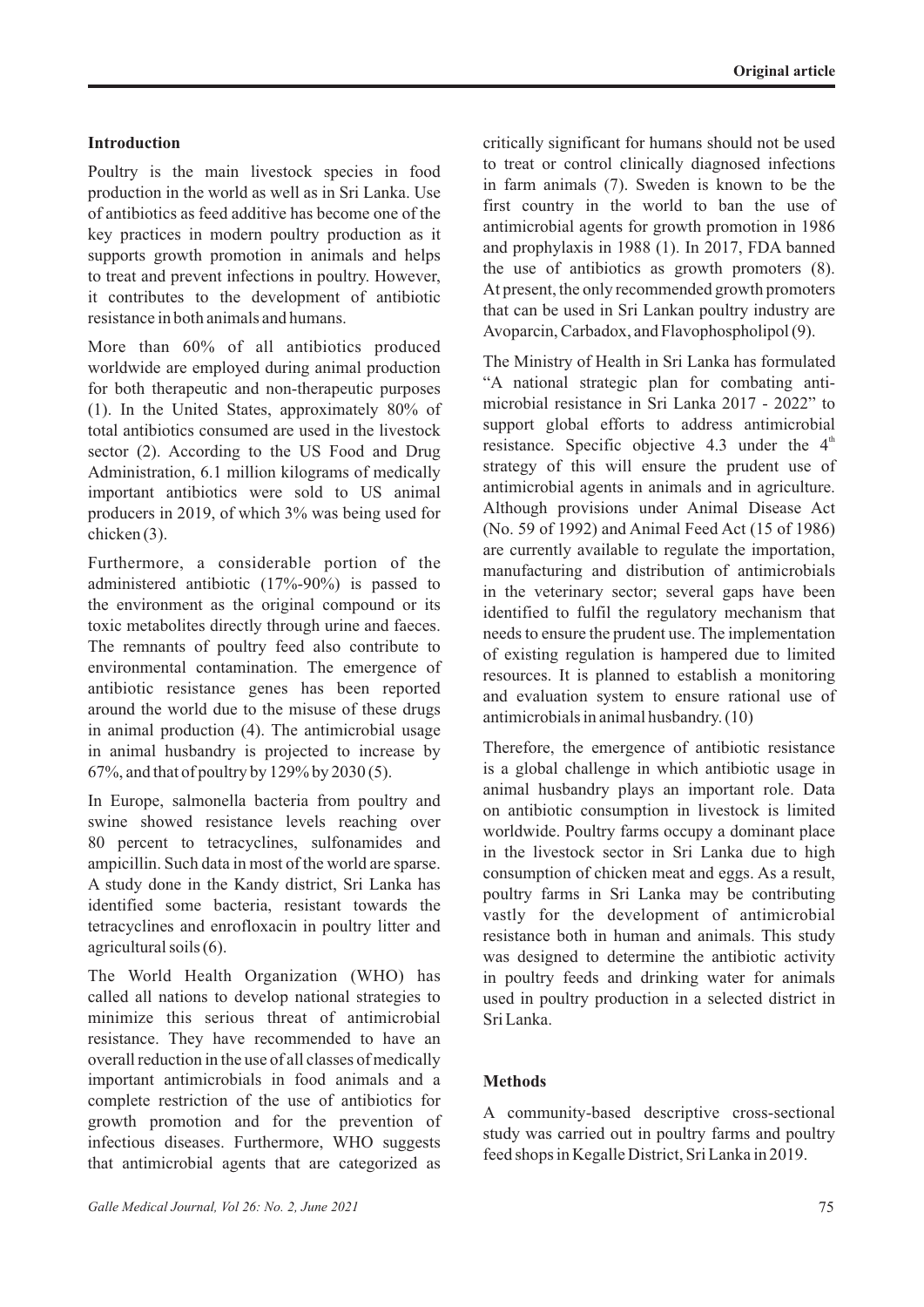# **Determining the antibiotic activity in poultry feed available in shops**

Two samples from two different types of poultry feed available for sale from five randomly selected shops in Kegalle District were collected into commercially available single-use sterile containers. Samples were stored at 2-8˚C in the refrigerator and were transported to the microbiology laboratory in the same condition in cold boxes as soon as possible to determine the antibiotic activity using agar well diffusion method.

Mueller Hinton agar plates were inoculated with a suspension equivalent to MacFarland 0.5 turbidity standard prepared from each control organism; *Staphylococcus aureus* ATCC25923, *Escherichia coli* ATCC25922 and *Pseudomonas aeruginosa*  ATCC27853. Five grams (5 g) of each food sample was mixed with 25 ml of sterile distilled water using a vortex mixture. Fifty microlitre (50 µl) each from the suspensions of food samples from one shop (in triplicate), positive control (gentamicin), and negative control (sterile distilled water) were placed in each well with a diameter of 6 mm. All plates were incubated at 35˚C, 18 - 24 hours and the zone of inhibition around each well was measured in millimeters.

# **Determining the antibiotic activity of ready to serve poultry feed and water which are in poultry farms**

Eighteen poultry farms were selected from the Kegalle District based on the sample size calculation using the formula for the descriptive study (11) and the prevalence of antibiotic resistance in poultry feed used in poultry production in Galle taken as 25% (12).

Farm owners of all eighteen farms were interviewed by the principal investigator to obtain details such as the area of the farm, number of animals, feeding frequency and amount, water source, using additives containing antibiotics to water and poultry feed, and awareness of farm owners regarding antibiotic use in poultry.

Three samples of poultry feed and three water samples that are ready to serve were collected from different places of each farm. A sample from each available additive used along with food or water was obtained. Sample collection, temporary storage, transport and testing follow the same procedure mentioned under testing of poultry feed from shops.

Five grams (5 g) of each food sample was mixed with 25 ml of sterile distilled water using a vortex mixture to prepare a suspension. From a collected water sample, 20 ml was centrifuged to separate the last 5 ml of the deposit. When the additives were available, the analysis was done from the neat sample (original concentrations) and at diluted concentrations used to feed poultry. All these samples were tested in triplicate for antibiotic activity using the agar well diffusion method.

Ethical approval was obtained from the Ethics Review Committee of the Faculty of Allied Health Sciences, University of Ruhuna, Galle and permission was obtained from the local authority.

# **Results**

# **Antibiotic activity of poultry feed available in shops**

Two types of poultry feed were available at the five selected shops in Kegalle District, one for chicks and the other for adult animals. All the tested samples did not show any antibiotic activity by the test performed against three standard organisms.

# **Antibiotic activity of ready to serve poultry feed in poultry farms**

Only chickens were raised in all the selected 18 farms. The size of the farm varies from 100 - 1500  $m<sup>2</sup>$ (mean 672 m<sup>2</sup> (SD 362.7), median 750m<sup>2</sup>) and the number of animals in the herd ranged from 100 - 3500 (mean 1422 (SD 1133.6), median 1100). Commercially available food is being used to feed the poultry and it is served approximately 10 g of poultry feeds per animal, two times a day. All samples of poultry feed that are ready to serve did not show any antibiotic activity by the tests performed against three standard organisms.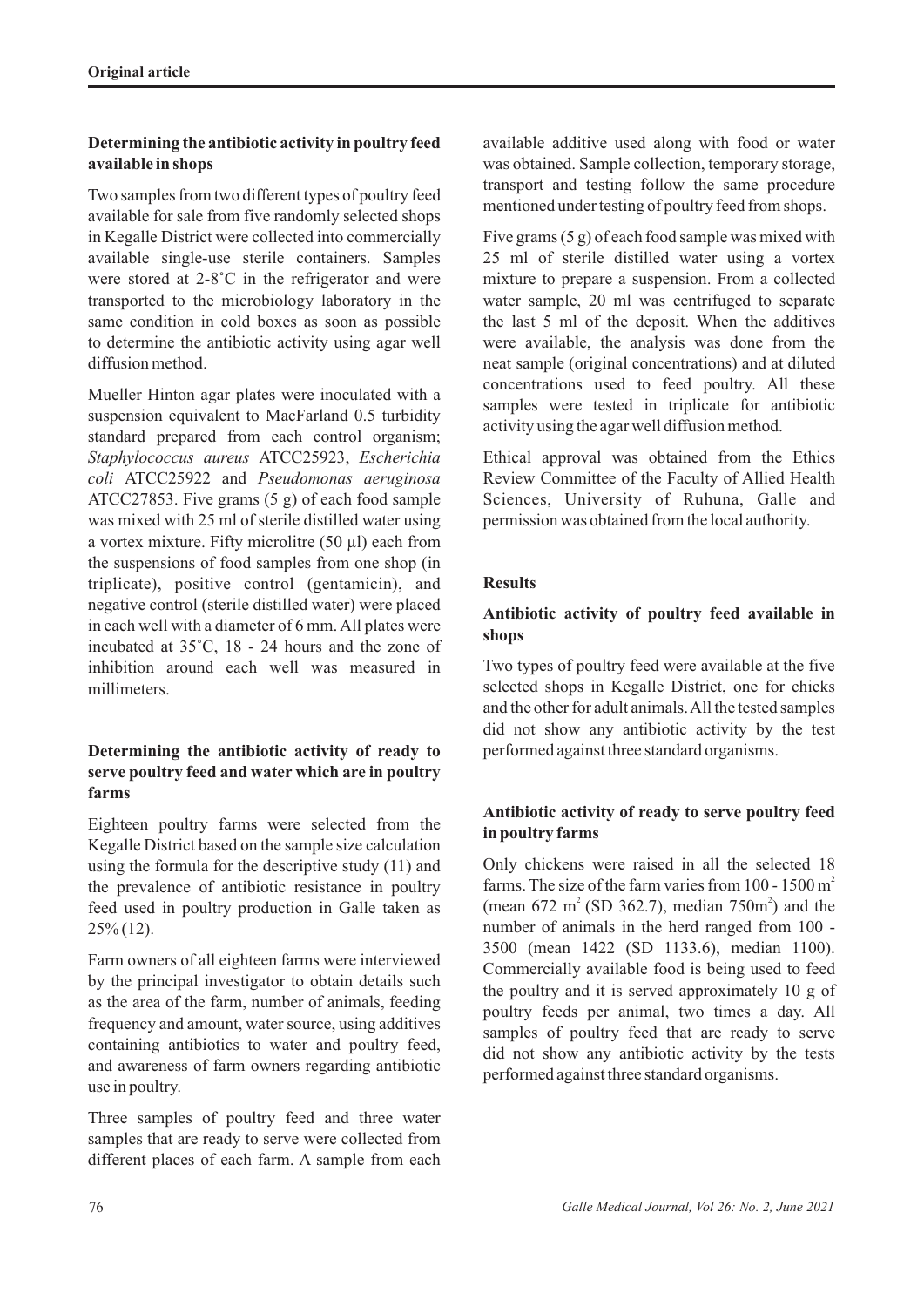### **Determining the antibiotic activity of ready to serve water in poultry farms**

In most of the farms (14/18, 78%) well water is being used as the water source and the rest use pipe born water from the water supply board. Same proportion of farms (14/18, 78%) declare that they incorporate one or more additives to the water being served to

animals. Of the farms where additives are added to drinking water, antibacterial activity was detected in water samples collected from 6 farms (6/14, 42.9%). Among these, water samples from 5 farms show anti-staphylococcal activity (Figure 1), 3 farms show anti-*E. coli* activity (Figure 2) and 2 farms show antipseudomonal activity (Figure 3).



**Figure 1:** Antibiotic activity of water samples collected from farm No. 7, 11, 12, 13 and 14 against *Staphylococcus aureus* ATCC25923



**Figure 2:** Antibiotic activity of water samples collected from farm No. 7, 14 and 15 against *Escherichia coli* ATCC25922



**Figure 3:** Antibiotic activity of water samples collected from farm No. 12 & 13 against *Pseudomonas aeruginosa* ATCC27853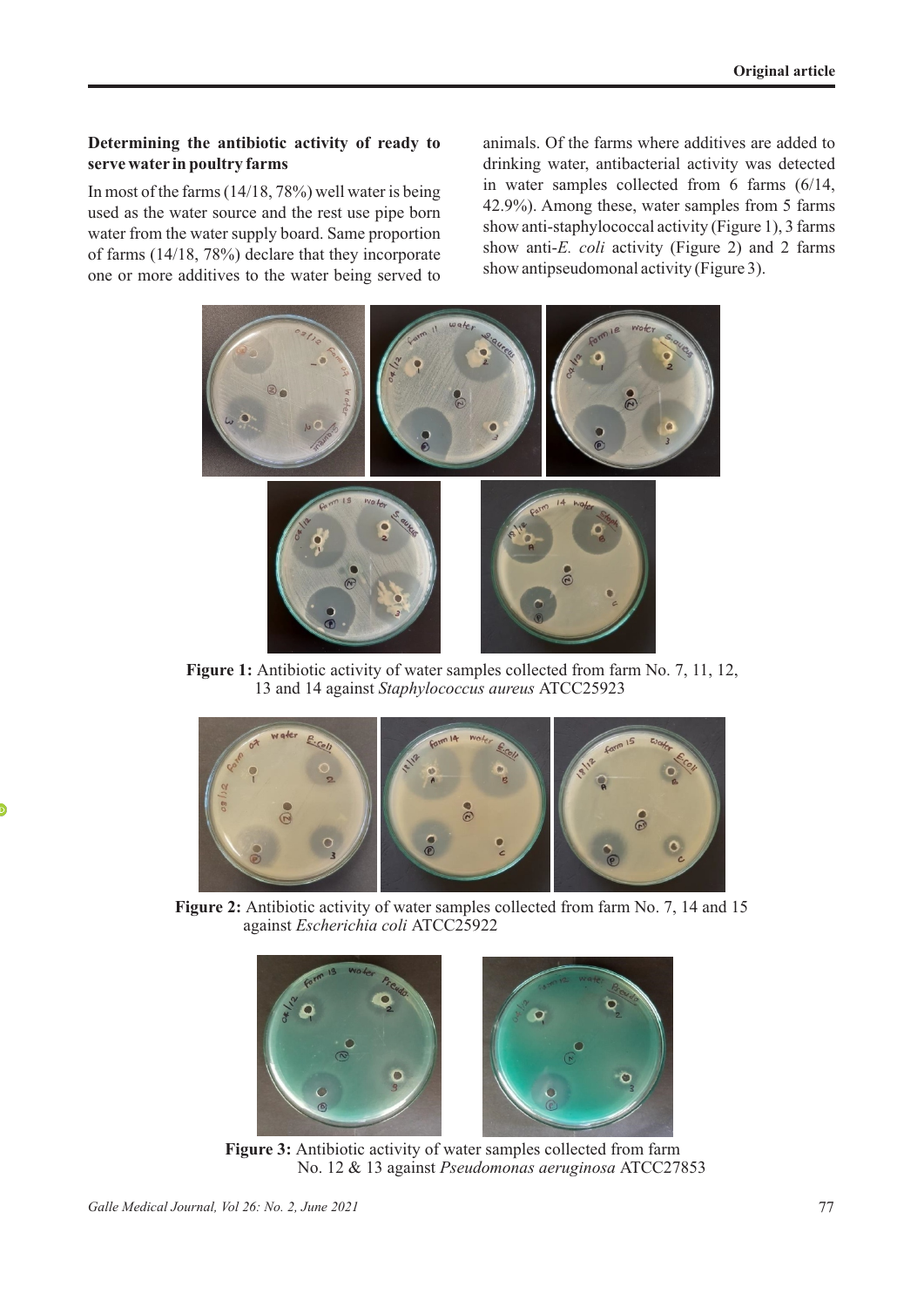### **Antibiotic activity of additives used along with water**

The study has identified 8 different types of additives used by the farm owners that were incorporated into water to be served to the poultry (Table 1). Two of the additives (2/8) did not show any antibacterial activity. Rest of the samples (6/8) demonstrated antibacterial activity in the ready to serve concentrations of the additive used to incorporate into water served to poultry (Table 2). Out of them, comparatively higher antibiotic activity than the positive control was demonstrated by the additive number 2, 5, 6 and 7

against *Staphylococcus aureus* ATCC25923 and by the additive number 2, 5 and 7 against *Escherichia coli* ATCC25922.

Neat concentrations of only 4 additives were produced by farm owners, of which 3 has demonstrated antibacterial activity to the neat concentration. Among them the zone of inhibition detected in additives number 1 and 4 were more or less equal to the positive control indicating an equal antibiotic activity as the positive control. But zones of inhibition detected in additive number 2 was more than two times that of the positive control indicating higher antibiotic activity.

**Table 1:** Description of additives used to incorporate into water served to poultry

| <b>Additive</b><br>number | Content                                                                                                                                        | <b>Remarks</b>                                                                                                                                               |  |  |
|---------------------------|------------------------------------------------------------------------------------------------------------------------------------------------|--------------------------------------------------------------------------------------------------------------------------------------------------------------|--|--|
| 1                         | complementary<br>liquid<br>feed<br>A<br>composed of carbonic acids<br>and<br>secondary plant compounds<br>that<br>shows some antibiotic effect | Used to improve the feed intake and the body<br>weight gain (a growth promoter). Destroy<br>bacterial pathogens in gastrointestinal tract.                   |  |  |
| $\overline{2}$            | 100mg of Enrofloxacin (a synthetic<br>fluoroquinolone antimicrobial agent)<br>per 1ml                                                          | Used to treat Colibacillosis, Salmonellosis<br>infections<br>caused by<br>Mycoplasma<br>and<br>species.                                                      |  |  |
| 3                         | Not declared                                                                                                                                   | Used to increase the body weight and to<br>protect the farm from bacterial infections.<br>Controls the bad odour of cages when<br>sprayed on the cage floor. |  |  |
| 4                         | 100 mg of Vitamin E and 0.5 mg of<br>Selenium per 1ml                                                                                          | Used to fight muscular dystrophy, build a<br>better immune system and enhance egg<br>production.                                                             |  |  |
| 5                         | 200 g of Sulfamethazine and 40 g of<br>Trimethoprim per 1kg                                                                                    | An antibiotic used to treat infections caused<br>by Gram positive and Gram negative bacteria<br>including E. coli, Salmonella and Pasteurella.               |  |  |
| 6                         | Tylosin (100% w/w) (a macrolide<br>antibiotic)                                                                                                 | Treatment of chronic respiratory diseases<br>and necrotic enteritis caused by Mycoplasma<br>Clostridium<br>species<br>perfringens<br>and<br>respectively.    |  |  |
| $\tau$                    | Neomycin and Oxytetracycline                                                                                                                   | Used to control gastrointestinal and<br>Mycoplasma infections.                                                                                               |  |  |
| 8                         | Not declared                                                                                                                                   | Use not declared                                                                                                                                             |  |  |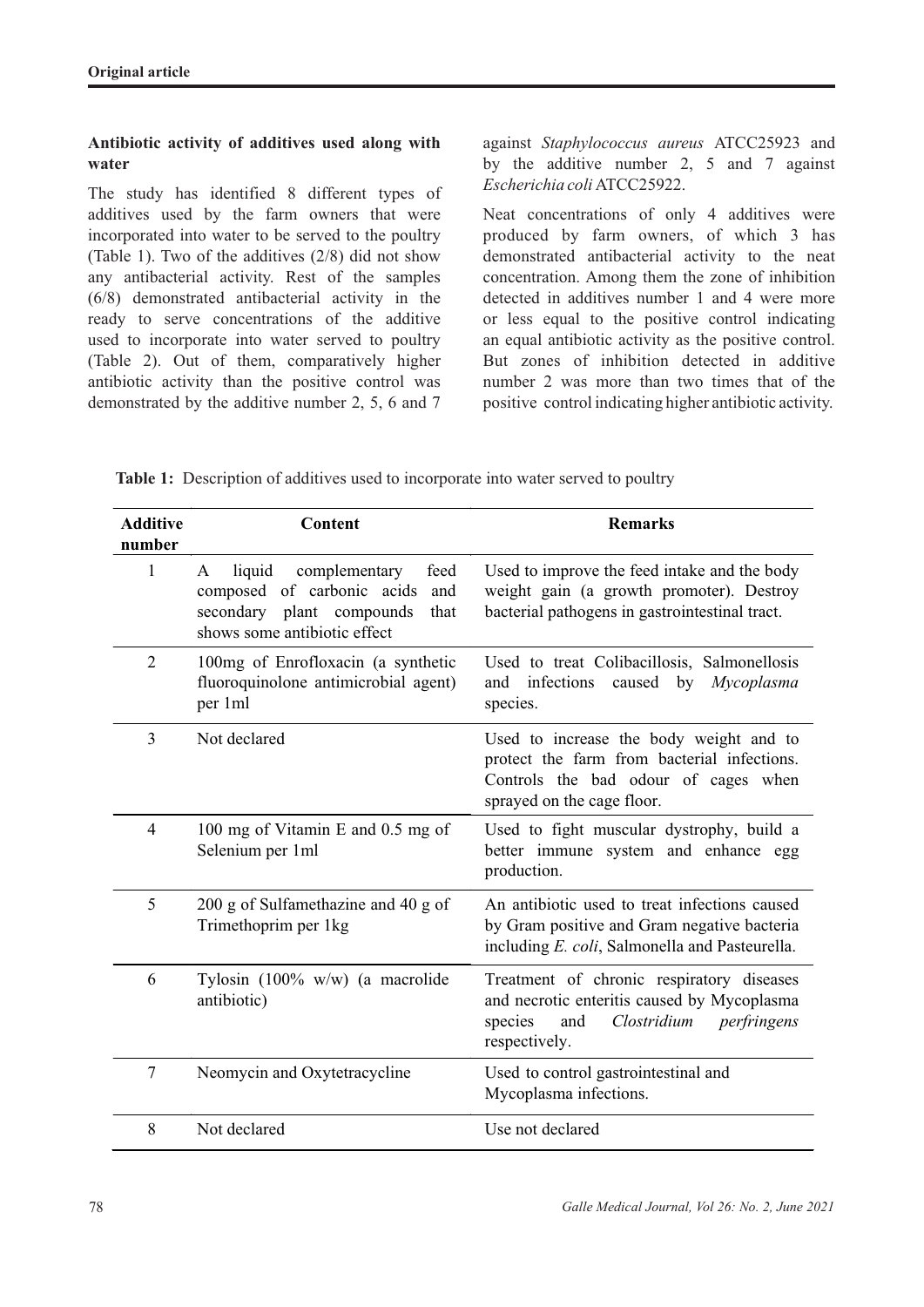| <b>Additive</b>     | S. aureus        |                          | E. coli          |                          | P. aeruginosa    |                          |
|---------------------|------------------|--------------------------|------------------|--------------------------|------------------|--------------------------|
| number              | <b>Neat</b>      | <b>Ready to</b><br>serve | <b>Neat</b>      | <b>Ready to</b><br>serve | <b>Neat</b>      | <b>Ready to</b><br>serve |
| 01                  | 29               | $\overline{0}$           | 25               | $\overline{0}$           | 23               | $\boldsymbol{0}$         |
| 02                  | 46               | 33                       | 54               | 38                       | 48               | 21                       |
| 03                  | $\boldsymbol{0}$ | $\boldsymbol{0}$         | $\mathbf{0}$     | $\overline{0}$           | $\mathbf{0}$     | $\boldsymbol{0}$         |
| 04                  | $\boldsymbol{0}$ | $\mathbf{0}$             | 25               | $\overline{0}$           | $\mathbf{0}$     | $\boldsymbol{0}$         |
| 05                  | $\boldsymbol{N}$ | 42                       | $\boldsymbol{N}$ | 32                       | $\boldsymbol{N}$ | $\boldsymbol{0}$         |
| 06                  | $\boldsymbol{N}$ | 32                       | $\overline{N}$   | $\theta$                 | $\boldsymbol{N}$ | $\mathbf{0}$             |
| 07                  | $\boldsymbol{N}$ | 38                       | $\boldsymbol{N}$ | 27                       | $\boldsymbol{N}$ | 16                       |
| 08                  | $\boldsymbol{N}$ | $\theta$                 | $\boldsymbol{N}$ | $\overline{0}$           | $\boldsymbol{N}$ | $\theta$                 |
| Negative<br>control | $\boldsymbol{0}$ | $\boldsymbol{0}$         | $\overline{0}$   | $\overline{0}$           | $\overline{0}$   | $\mathbf{0}$             |
| Positive<br>control | $23 - 25$        | $23 - 30$                | $21 - 24$        | $21 - 22$                | $17 - 22$        | $17 - 21$                |

**Table 2:** Zones of inhibition measured in millimeters against three standard organisms against the neat concentration and the ready to serve concentration of additives

*N - Not available for testing*

*Negative controls - zone of inhibition in all tests were zero*

*Positive controls - zone of inhibition given as a range as each additive was tested separately Neat concentration - original concentration* 

#### **Information gathered from poultry farm owners**

All farms perform a complete cleaning process once in 30 - 45 days after one whole batch of animals are sent to slaughter and before purchasing a new batch of chicks. First, Bramble which is applied on the floor is removed completely and the cages are cleaned using a disinfectant and left for 2 - 3 days. Next, slaked lime is applied on the floor and kept for 10-15 days for total decontamination. The outside environment of the cages and containers which are used for serve feed and water are thoroughly cleaned.

All selected farms have not reported any disease for past three months at the time of the visit. All farm owners claim that the farms are visited regularly by a public health inspector. When animals get ill they seek the advice from a veterinary surgeon and in the case when an animal is found dead, they are buried without selling for meat. Chicken stool collected in the farms is sold or being used as a fertilizer.

In most of the farms (15/18) all activities in the farm are carried out by the farm owner and his/ her family members and only in 3 farms there were two extra workers in each. Safety precautions such as wearing gloves and masks are followed by workers only in 11 farms (61%). Forty-four percent of farm owners (08/18) believe that routine use of antibiotics in poultry is not a good practice and harmful for human health. Similar percentage of farm owners' (44%) declared that routine use of antibiotics in poultry is a favourable practice as it benefits them economically. None of the farm owners who responded (16/16) were aware on the effects of using antibiotics in poultry on increasing antibiotic resistance in the community.

#### **Discussion**

Food samples collected from shops in Kegalle district as well as ready to serve food samples collected from farms in Kegalle district did not show any antibacterial action against *Staphylococcus aureus* ATCC25923, *Escherichia coli* ATCC25922 and *Pseudomonas aeruginosa* ATCC27853. This verifies that poultry feed itself may not contain any antibiotic substances and such additives are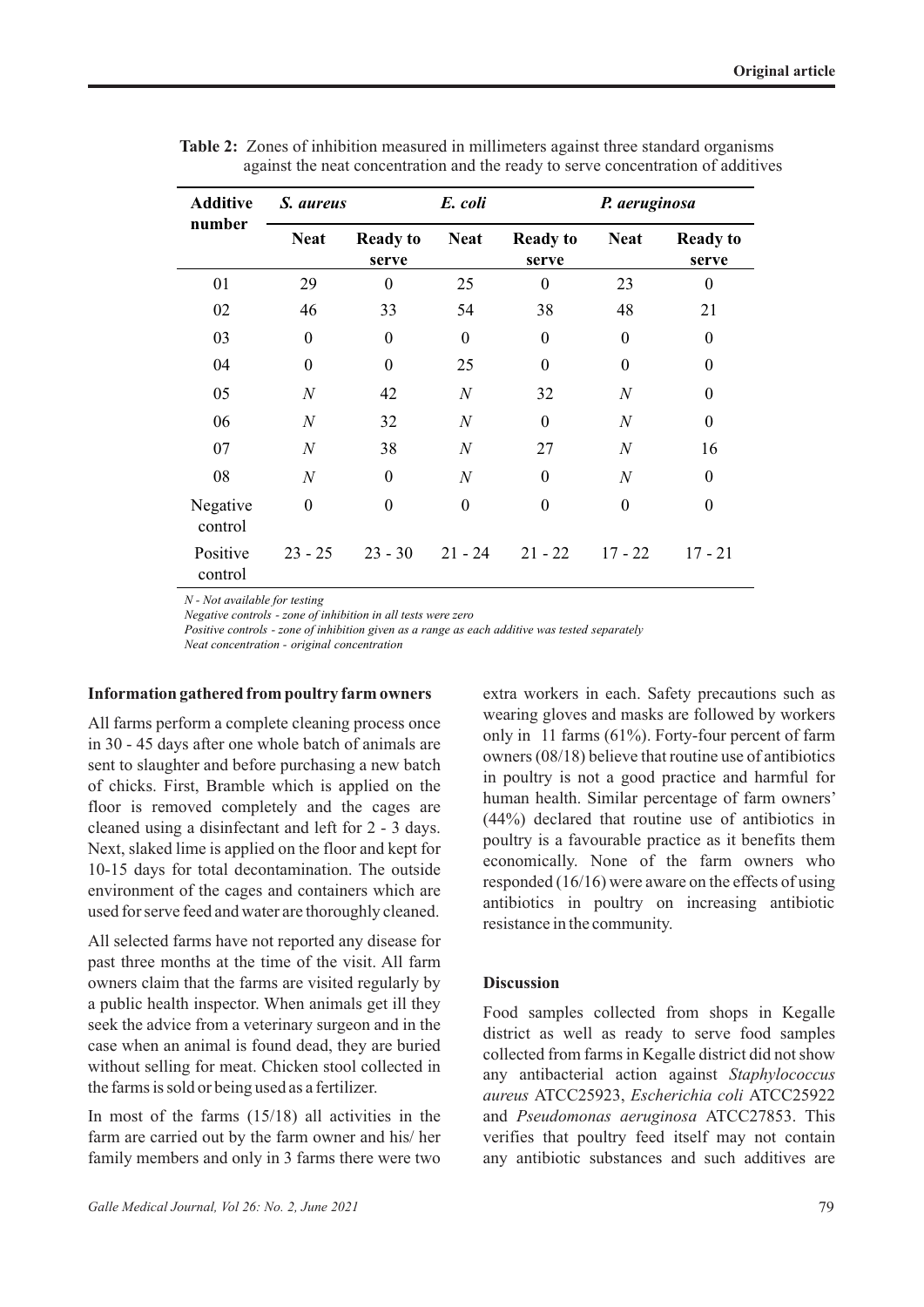not being added to food before it is served to animals at the poultry farms.

But water samples collected from 33% of farms has demonstrated antibacterial effect against one or more of the above standard organisms, emphasizing that antibiotics are given to animals along with served drinking water. This study has identified eight additives being incorporated into drinking water of poultry out of which 62.5% containing antibiotics. The antibiotic activity of the concentration of some additives used in the served water samples in some farms are higher than that the positive control indicating a significantly higher antibiotic concentrations are being fed to poultry.

A study done by the Johns Hopkins University Bloomberg School of Public Health demonstrate the presence of residues of 2-10 antibiotics and 7 other medications in feather meal samples; a type poultry feed made out from feathers of killed poultry. They also showed that these residual concentrations are high enough to select the resistant bacterial strains when tested against *E. coli*. (8)

It is found that high antibiotic residues were present in 40% of samples taken from commercially manufactured poultry feed in the Delhi-National Capital Region of which 17% had multiple antibiotics (2).

Although the WHO has prohibited the application of antibiotics as growth promoters in food animal production sector, Sri Lanka still allows the use of antibiotics; avoparcin, carbadox, and flavophospholipol as growth promoters in poultry sector (9). In routine practice, different commercial products; with different trade names are used in poultry farms as growth promoters. Not only in Sri Lanka but also in India, antibiotics are being used as growth promoters across the country highlighting India as one of the global hotspots for antibacterial resistance (13).

The poultry farms in Kegalle District use several antibiotics namely enrofloxacin by 3 farms, sulfamethazine by 3 farms, trimethoprim by 3 farms, tylosin by 2 farms, neomycin by 4 farms and oxytetracycline by 4 farms with the aim of preventing and treating several bacterial infections. Most of them are used in farms daily or once in a week or monthly. In North America, antibiotics such as tetracycline, bacitracin, tylosin, salinomycin, virginiamycin and bambermycin are widely used. Also in the United States, tetracyclines are the most commonly used drug which exceeds two-thirds of the total amount of drugs given to animals (14).

The WHO's list of critically important antibiotics for human health includes ampicillin, amoxicillin, cefadroxil, chlortetracycline, doxycycline, erythromycin, flumequine, gentamicin, veneomycin, oxytetracycline, spiramycin, sulfadiazine and sulfadimethoxine which are restricted to use in the veterinary sector (13). But still, Oxytetracycline is used in 4 farms out of 18 farms (22.2%) in Kegalle district. In contrast, in India 11 such antibiotics were found in the chicken feed (2).

Proper guidelines regarding the types of antibiotics and their minimum and maximum amounts to be used for treating several diseases have not yet been formulated in Sri Lanka. Therefore, several drugs are used for treatment and prophylaxis in farms without considering any limitation due to unrestricted sale and over the counter availability of antibiotics in Sri Lanka. Left over water fed to animals containing antimicrobial residues can contaminate the environment via poultry stools, soil and ground water. This factor may also contribute for the emergence of antibiotic resistant strains in the community.

# **Conclusions and recommendations**

Commercially available poultry feeds in shops and ready to serve in poultry feeds in farms in Kegalle District did not demonstrate any antibacterial activity. But drinking water served to animals in poultry farms in Kegalle District exhibit antibacterial activity due to incorporation of antibiotics containing additives. Antibiotics are used in the poultry sector as growth promoters and for prophylaxis and treatment of infections beyond the prevailing national and international standards. A significant percentage of farm owners claim that usage of antibiotics in poultry is a favourable practice as it benefits them economically. The awareness of farm owners on the contribution antibiotic use in poultry to the development of antibiotic resistance in the community is not satisfactory.